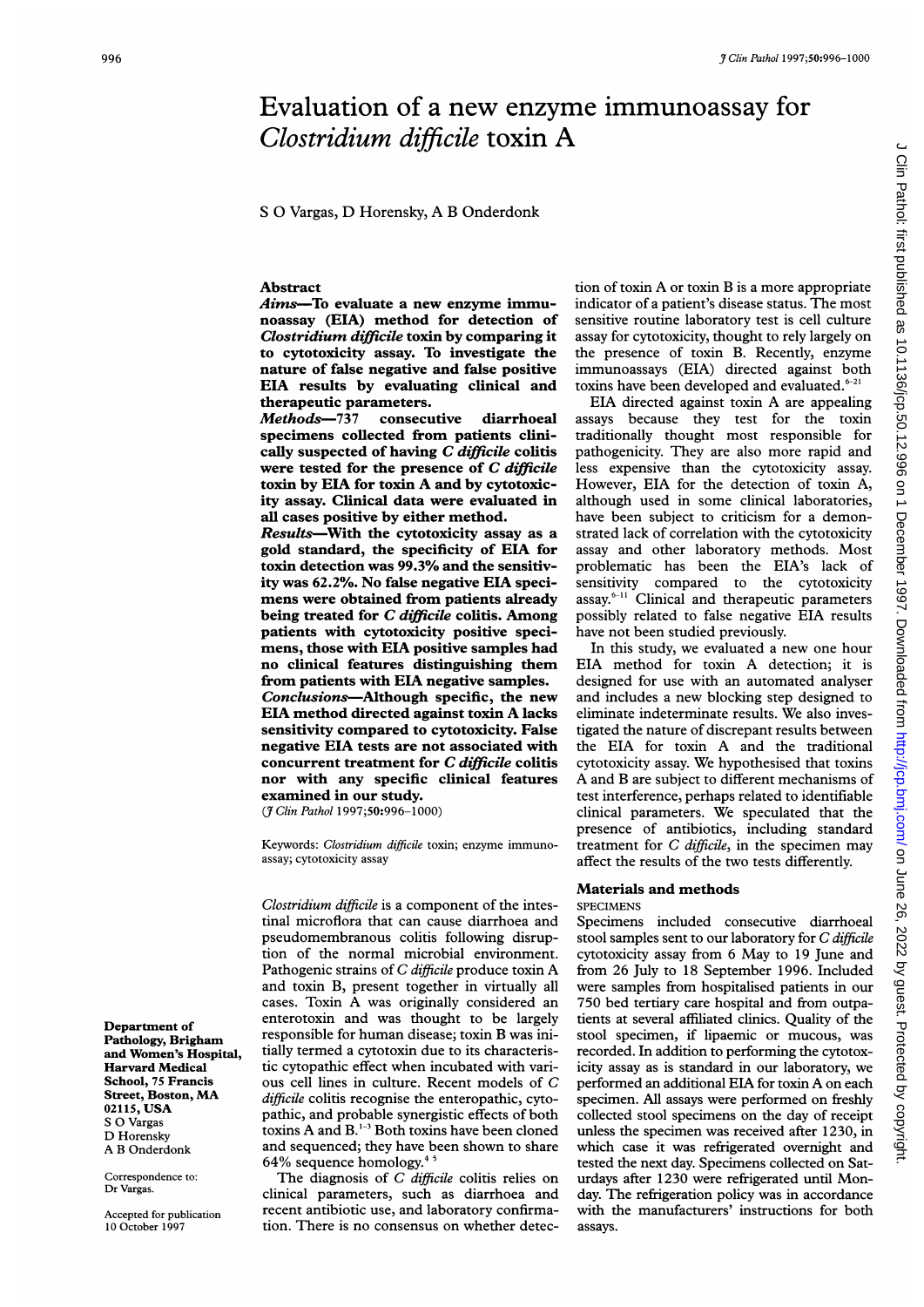Table 1 Comparison of EIA and cytotoxicity results

| Number of specimens                | 737   |  |
|------------------------------------|-------|--|
| Cytotoxicity positive/EIA positive | 38    |  |
| Cytotoxicity positive/EIA negative | 22    |  |
| Cytotoxicity negative/EIA positive | 5     |  |
| Cytotoxicity negative/EIA negative | 672   |  |
| Sensitivity                        | 62.2% |  |
| Specificity                        | 99.3% |  |
| Positive predictive value          | 88%   |  |
| Negative predictive value          | 97%   |  |
|                                    |       |  |

## CYTOTOXICITY ASSAY

A dilution of 1.5 ml stool and 1.5 ml C difficile buffer (500 ml Dulbecco's phosphate buffered saline, 5 ml Pen-Strep Fungizone (Bio-Whittaker, Walkersville, Maryland, USA), 5 ml Fungizone (FlowLabs, McLean, Virginia, USA), and 5 ml gentamicin aqueous solution) was vortexed and centrifuged at  $1500 \times g$  for 10 minutes. The emulsified product was filtered. Filtered supernatant  $(100 \text{ µ})$  was put into 100 µl of buffer and mixed. The mixture was inoculated into <sup>a</sup> human embryonic lung tissue culture tube (BioWhittaker, Walkersville, Maryland, USA) and incubated for three days, with daily observation for cytopathic effect. For samples showing cytopathic effect, new culture tubes were inoculated with supernatant plus C difficile antitoxin (Bartels, Inc, Issaquah, Washington, USA) and monitored for neutralisation. Assays were deemed positive if the cytopathic effect was reversed by neutralisation. Neutralisation testing was not performed on specimens from patients with a previous positive cytotoxicity assay within the past week.

### TOXIN A EIA

A 900 µl sample of diluent and 300 µl of thoroughly mixed stool were vortexed until homogeneous then centrifuged for five minutes at a minimum of 12 000  $\times g$ . The supernatant was processed on a Vidas (BioMerieux Vitek, Inc,

Table 2 EIA results in specimens with positive cytotoxicity assays

|                                                          | Number of specimens |              |         |
|----------------------------------------------------------|---------------------|--------------|---------|
|                                                          | EIA positive        | EIA negative | p value |
| Patients previously tested                               | 14/38 (37%)         | 8/22(36%)    | 1.00    |
| Patients with a previous positive cytotoxicity           | 9/38(24%)           | 4/22 (18%)   | 0.75    |
| Patients with a previous positive cytotoxicity (of those |                     |              |         |
| previously tested)                                       | 9/14(64%)           | $4/8(50\%)$  | 0.66    |
| Patients with a cytotoxicity assay > 1 week previously   | 7/38(18%)           | 7/22(32%)    | 0.34    |
| Patients with a positive cytotoxicity $> 1$ week         |                     |              |         |
| previously (of those tested $> 1$ week previously)       | 3/7(43%)            | 3/7(43%)     | 1.41    |
| Patients retested in 1996                                | 19/38 (50%)         | 11/22 (50%)  | 1.21    |
| Patients with a positive cytotoxicity upon retesting (of |                     |              |         |
| those retested in 1996)                                  | 8/19(42%)           | 3/11(27%)    | 0.47    |
| Patients on metronidazole or oral vancomycin at the      |                     |              |         |
| time of specimen receipt*                                | 3/33(9%)            | $0/19(0\%)$  | 0.27    |
| Patients on metronidazole or oral vancomycin $\leq 7$    |                     |              |         |
| days before specimen receipt*                            | 5/33 (15%)          | $0/19(0\%)$  | 0.15    |
| Patients on any antibiotic at the time of specimen       |                     |              |         |
| receipt                                                  | 20/38 (53%)         | 12/22 (55%)  | 1.00    |
| Patients on any antibiotic $\leq 7$ days before specimen |                     |              |         |
| receipt                                                  | 26/38 (68%)         | 15/22 (68%)  | 1.00    |
| Female patients                                          | 17/38 (45%)         | 11/22 (50%)  | 0.79    |
| Patients > 60 years old                                  | 20/38 (53%)         | 15/22 (68%)  | 0.29    |
| Patients admitted with C difficile associated disease    | 11/38 (29%)         | 3/22(14%)    | 0.22    |
| Specimen refrigerated at least overnight before          |                     |              |         |
| processing                                               | 3/38(8%)            | 5/22(23%)    | 0.13    |
| Required blocking                                        | 3/38(8%)            | 5/22 (23%)   | 0.13    |
| Mucous specimen                                          | 4/38(3%)            | 1/22(5%)     | 0.64    |
| Lipaemic specimen                                        | 1/38(3%)            | 1/22(5%)     | 1.00    |

\*Excluding patients taking metronidazole or oral vancomycin started on the date of specimen receipt.

Rockland, Massachusetts, USA) analyser in accordance with the manufacturer's instructions for the Vidas C difficile Toxin A II Assay. The Vidas analyser was used to perform an automated enzyme linked fluorescence assay using a solid phase receptacle (SPR) coated with polyclonal rabbit antitoxin A antibody. Supernatant, mouse monoclonal antitoxin A antibody, antimouse antibody conjugated with alkaline phosphatase, and 4-methylumbelliferyl phosphate were sequentially cycled in and out of the SPR. A fluorescent product, 4-methylumbelliferone, was catalysed by enzyme remaining bound within the SPR. Fluorescence intensity was measured by the analyser's optical scanner. Reference standards were processed in parallel. For specimens with fluorescence intensity over 10 000 times the reference, the assay was repeated with a blocking step-the supernatant was diluted 1/4 with sample diluent, added to 10 µl of the manufacturer's blocking reagent, and again run on the Vidas analyser. Daily batches of tests were performed in runs that took approximately  $1\frac{1}{2}$ hours each. Blocking steps took approximately <sup>1</sup> hour per specimen.

### CLINICAL ASSESSMENT

Clinical data from this institution, including all admission notes, discharge instructions and summaries, and pharmacy and laboratory records, were reviewed for all patients with a positive cytotoxicity assay or toxin A EIA.

### STATISTICAL ANALYSIS.

Fisher's exact test was used to obtain two sided p values. Confidence intervals (CI) were determined using the approximation of Woolf.

### Results

Seven hundred and thirty seven stool samples were tested. Six hundred and seventy two (91%) were negative by both methods and 65 (9%) were positive by one or both methods. The 65 positive tests were samples from 56 patients. Of the 65 tests with positive results, 38 (58%) were positive by both test methods; 22 (34%) were positive by cytotoxicity assay and negative by EIA for toxin A. Five (8%) were negative by cytotoxicity assay and positive by EIA. Using positive cytotoxicity as a gold standard for disease, the sensitivity of the EIA was 62.2%, and the specificity was 99.3% (tables <sup>1</sup> and 2).

The blocking method was required for 22 (3%) of the 737 samples studied. Blocking was performed for eight cytotoxicity positive cases and yielded a positive result in three (sensitivity, 38%). Blocking was performed for 14 cytotoxicity negative cases and yielded a positive result in one specimen (specificity, 93%).

# PRIOR AND FOLLOW UP TESTING

Of the 60 samples with positive cytotoxicity tests, 22 (37%) came from patients previously tested by cytotoxicity assay at this hospital; 13 specimens (nine EIA positive and four EIA negative) came from patients who had previous positive cytotoxicity assays. Three of seven (43%) EIA positive samples from patients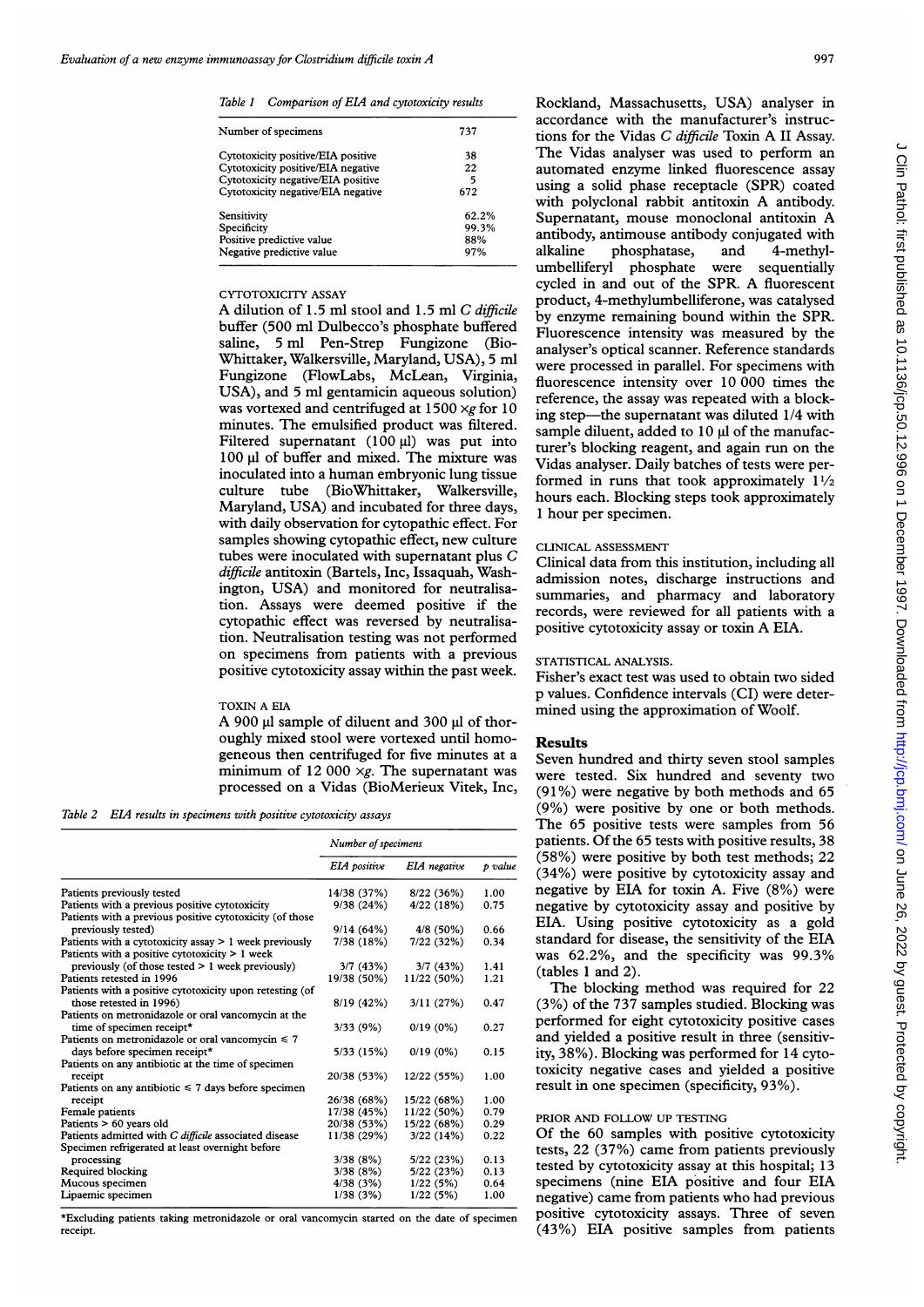Table 3 Test results from patients with repeated assays during the study period

| 3 patients | Cytotoxicity positive/EIA positive $\times 2$                                              |
|------------|--------------------------------------------------------------------------------------------|
| 1 patient  | Cytotoxicity positive/EIA positive $\times 2$ , then<br>cytotoxicity negative/EIA positive |
| 2 patients | Cytotoxicity positive/EIA positive, then<br>cytotoxicity positive/EIA negative             |
| 1 patient  | Cytotoxicity positive/EIA negative, then<br>cytotoxicity positive/EIA positive             |
| 1 patient  | Cytotoxicity positive/EIA negative $\times 2$                                              |

tested more than one week previously and three of seven EIA negative samples from patients tested more than one week previously were from patients with a prior positive cytotoxicity test.

Retesting, defined as an additional cytotoxicity assay ordered from the same patient later in 1996, was done for 30 (50%) of the specimens with positive cytotoxicity assays during our study period. Nineteen of these samples were EIA positive and <sup>11</sup> were EIA negative. Among the specimens from patients who were later retested, eight of 19 (42%) EIA positive samples and three of 11 (27%) EIA negative samples were from patients who retested positive on their next cytotoxicity assay ( $p = 0.47$ ; 95% CI, 0.39 to 9.70).

Eight (14%) of the 56 patients with specimens positive by either cytotoxicity or EIA assay had additional samples sent for retesting during the study period (table 3).

### ANTIBIOTIC USE

Of the 60 samples with positive cytotoxicity assays, eight were from patients receiving metronidazole or oral vancomycin started on the day that the specimen was obtained (empiric therapy for C difficile colitis); in these patients, it was unclear from medical records whether the antibiotics were administered before or after specimen collection. Three samples were from patients on either of these drugs concurrent with testing and an additional two samples were from patients who, though not on either drug at the time of the test, had received metronidazole or oral vancomycin during the previous week. No patient received oral bacitracin. Excluding patients started on empiric treatment on the date of specimen receipt, three of 33 EIA positive samples and none of 19 EIA negative samples were from patients on metronidazole or oral vancomycin at the time the sample was received. Five of these 33 EIA positive samples and none of 19 EIA negative samples were from patients on these antibiotics during or within seven days of specimen receipt.

Thirty two of the 60 specimens with positive cytotoxicity tests were from patients on an antibiotic with anti-C  $difficile$  activity (including macrolides, aminoglycosides, quinolones, and some cephalosporins and penicillins) during the time their sample was received. This included 20 (53%) of the 38 EIA positive specimens and 12 (55%) of the 22 EIA negative specimens. Forty one of the samples with positive cytotoxicity tests were from patients on any antibiotic with anti-C difficile activity during or within seven days of specimen receipt. This included 26 (68%) EIA

positive samples and 15 (68%) EIA negative samples.

Two of the five specimens falsely positive by EIA were from patients on antibiotics concurrent with testing; both were on ofloxacin and intravenous vancomycin.

# SPECIMEN PROCESSING

Of the 60 samples with positive cytotoxicity assays, eight were refrigerated at least overnight before testing. This included three EIA positive samples and five EIA negative samples. Of these eight cases with a delay between receipt and testing, one was EIA positive immediately, three required blocking, and four were immediately negative; thus, one (3%) of 35 immediately EIA positive samples and seven (28%) of 25 samples not immediately positive were refrigerated ( $p = 0.007$ ; odds ratio,  $0.07563$ ; 95% CI, 0.008615 to 0.6639). Only one of the seven samples not immediately EIA positive was from a patient on antibiotics (ofloxacin) at the time of specimen receipt.

Of the cytotoxicity positive/EIA positive samples, four were mucous and one was lipaemic. Of the cyotoxicity positive/EIA negative samples, one was mucous and one was lipaemic.

One of the five specimens falsely positive by EIA was refrigerated overnight.

### PATIENT DEMOGRAPHICS

The male:female ratio was 17:21 in patients with cytotoxicity positive/EIA negative specimens and 11:11 in patients with specimens falsely negative by EIA. Patients with cytotoxicity positive/EIA positive specimens had an average age of 61 and patients with false negative specimens had an average age of 64. Among specimens positive by cytotoxicity, six were from outpatients, including two with EIA positive specimens and four with EIA negative specimens. Eleven patients with cytotoxicity positive/EIA positive specimens were admitted with C difficile associated disease (as an admitting diagnosis or determined after study to be the cause of admission); three patients with cytotoxicity positive/EIA negative specimens were admitted with C difficile associated disease.

### **Discussion**

Our results show that EIA has a high specificity for detecting toxigenic C difficile as defined by a positive cytotoxicity assay. The blocking step performed in our study eliminated indeterminate assays problematic in previous studies using this manufacturer's methods.<sup>7-11</sup> Our study demonstrated a high false negative rate of EIA directed against toxin A, as has been found by others.<sup>6-11</sup>

Toxins A and B are likely subject to various mechanisms of assay interference. For example, it is possible that detection of toxin A is affected by a patient's own antibodies against C  $\partial$ *difficile* toxin,<sup>22-24</sup> treatment with synthetic oligosaccharide sequences,<sup>25,26</sup> and blood of types known to be agglutinated by toxin A. Cholestyramine and colestipol  $\text{max}^2$  and sucralfate may<sup>28</sup> or may not<sup>29</sup> interfere with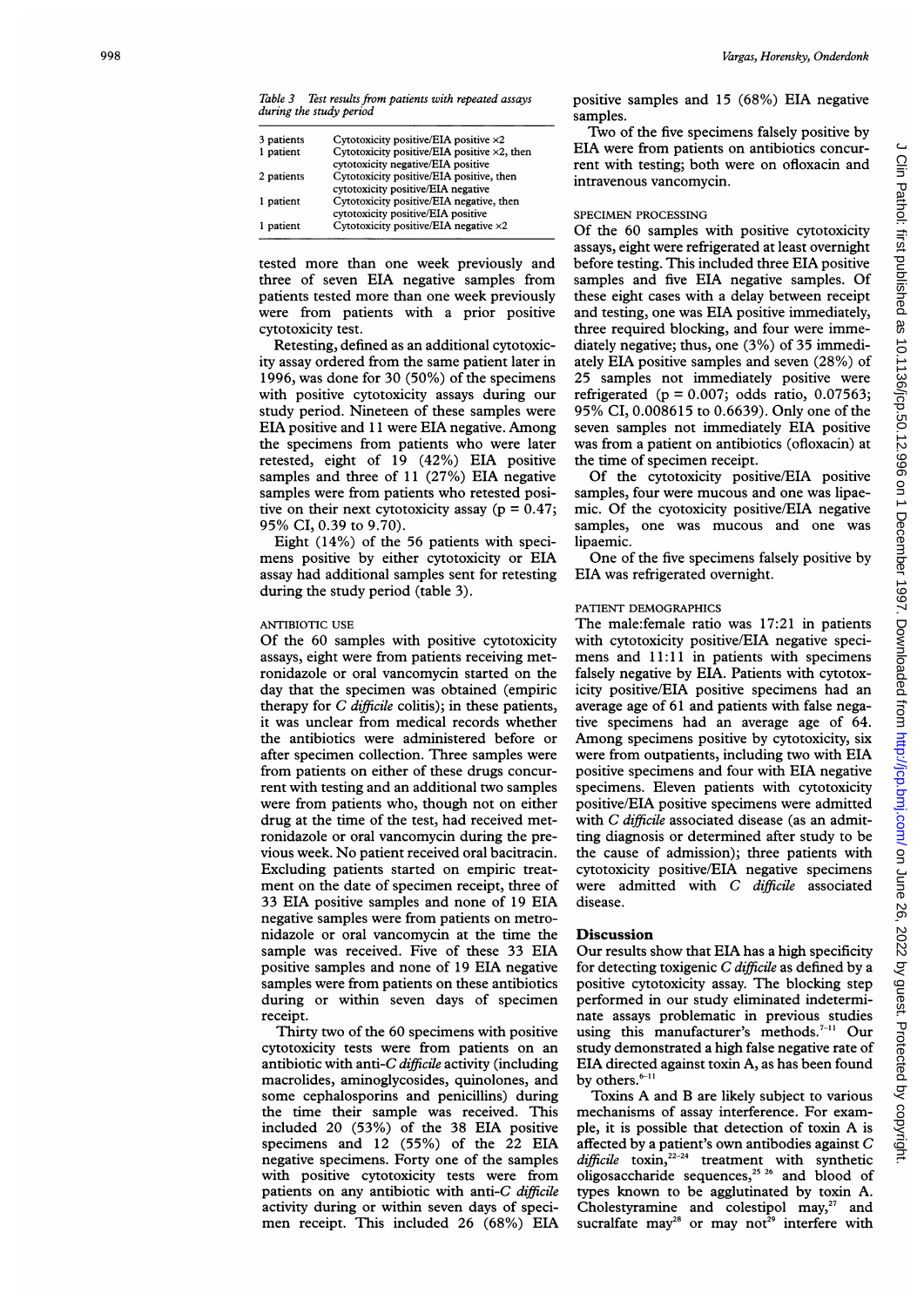assays for toxin B. When comparing tests aimed at detecting the two different toxins, it seems relevant to assess parameters possibly associated with different modes of interference.

False negative EIA results were most common among patients not on current or recent antibiotic treatment for C difficile colitis. However, this relation was not significant  $(p = 0.15)$ . We had speculated that false negative samples would be associated with concurrent anti-C difficile antibiotic use, due to different degradation rates of the two toxins after inhibition of toxin production in the specimen (as we have observed by adding vancomycin ex vivo to C difficile in continuous culture and showing that EIA turns negative before cytotoxicity testing; Vargas and Onderdonk, unpublished observations, 1996), yet no false negative EIA tests occurred among patients on standard therapy for  $C$  difficile within the seven days before testing. In our specimens positive by cytotoxicity assay, a delayed interval between specimen receipt and testing was associated with a false negative EIA result or an EIA requiring blocking in all but one case  $(p = 0.007)$ . All except one of these specimens were from patients without concurrent antibiotic use, further refuting our hypothesis that false negative EIA results are caused by antibiotics in the stool. It is relevant that the sensitivity of EIA was not shown to be impaired by concurrent antibiotic treatment for C difficile. Although, at our hospital, testing of specimens from patients already on such antibiotics occurred only in a small minority of patients, this practice is likely to continue, perpetuated by the current admission requirement by some long term care facilities of a negative laboratory test for C difficile.

Patients retested for C difficile associated disease were more commonly positive on their second cytotoxicity assay if they had tested cytotoxicity positive/EIA positive during our study than if they had tested cytotoxicity positive/EIA negative, suggesting that a negative EIA may indicate milder disease or predict a more rapid recovery. However, this interaction was not significant ( $p = 0.47$ ). The rate of previous positive assays longer than one week before specimen receipt, perhaps correlating with increased antitoxin A antibody, was higher among patients with false negative specimens than those with cytotoxicity positive EIA negative specimens. Again this was not significant  $(p = 0.34)$ .

No other clinical features among patients with cytotoxicity positive samples distinguished those with EIA positive samples from those with EIA negative samples. Although higher rates of false negative EIA tests occurred in specimens from women, patients older than 60, and patients admitted for something other than  $C$  difficile colitis, as well as in specimens that were blocked, refrigerated, and appeared lipaemic or mucous, these results were not significant.

Study of clinical features distinguishing patients with discrepant from those with concordant EIA and cytotoxicity results was limited by available clinical data. Duration of diarrhoea and time of specimen collection were not well documented. Confounding factors in the clinical aspects of this study included the possibility that starting empiric C difficile treatment may be a marker for the severity or diagnostic certainty of the disease; also, a history of antibiotic use may be a marker for real disease.

The cytotoxicity assay is an imperfect gold standard for C difficile disease and our sensitivity and specificity results are thus limited. However, because cytotoxicity assay is quite sensitive and specific for the presence of C difficile toxin, we believe that it provides a practical comparison for evaluating the EIA. It is a particularly useful test for segregating patients into groups for analysis of clinical parameters that might affect the detection of toxin A versus toxin B.

We conclude that, though rapid, specific, and free from indeterminate results, the new Vidas method of EIA for toxin A lacks sensitivity compared to cytotoxicity assay. Neither concurrent antibiotic treatment for  $C$  difficile nor any clinical feature examined in this study was associated with false negative EIA by this method.

The authors extend their thanks to Ms Marianne Folan for her careful and skilful technical aid. Reagents, use of a Vidas analyser, and support for technical assistance were provided by BioMerieux Vitek, Inc.

- <sup>1</sup> Dodson AP, Borriello SP. Clostridium difficile infection of
- the gut. *J Clin Pathol* 1996;49:529–32.<br>2 Riegler M, Sedivy R, Pothoulakis C, Hamilton G, Zacherl J, Bischof G, et al. Clostridium difficile toxin B is more potent than toxin A in damaging human colonic epithelium in vitro. *J Clin Invest* 1995;95:2004–11.
- <sup>3</sup> Bongaerts GPA, Lyerly DM. Role of toxins A and B in the pathogenesis of Clostridium difficile disease. Microbial Pathogenesis 1994;17:1-12.
- 4 Barroso LA, Wang S-Z, Phelps CJ, Johnson JL, Wilkins TD. Nucleotide sequence of Clostridium difficile toxin B gene.
- Nucleic Acids Res 1990;18:4004.<br>
5 Dove CH, Wang S-Z, Phelps CJ, Lyerly DM, Wilkins TD, et<br>
al. Molecular characterisation of the Clostridium difficile<br>
toxin A gene. *Infect Immun* 1990;58:480–8.
- 6 Riederer KM, Lawson P, Held MS, Petrylka K, Briski LE, Khatib R. Diagnosis of Clostridium difficile associated diarrhea: comparison of three rapid methods employing different markers for detection. *Can J Microbiol* 1995 88-91.
- Barbut F, Kaizer C, Planas N, Petit J-C. Comparison of three enzyme immunoassays, a cytotoxicity assay, and toxi-<br>genic culture for diagnosis of Clostridium-difficile-<br>associated diarrhea. *J Clin Microbiol* 1993;31:963-7.<br>8 Knapp CC, Sandin RL, Hall GS, Ludwig MD, Rutherford<br>
- 
- to cytotoxin-B tissue culture assay for the detection of tox-<br>ins of C. difficile. Diagn Microbiol Infect Dis 1993;17:7-12.<br>Mattia AR, Doern GV, Clark J, Holden J, Wu L, Ferraro MJ.<br>Comparison of four methods in the diagno ium difficile disease. Eur J Clin Microbiol Infect Dis 1993:12: 882-6.
- 10 Whittier S, Shapiro DS, Kelly WF, Walden P, Wait KJ, McMillon LT, et al. Evaluation of four commercially available enzyme immunoassays for laboratory diagnosis of<br>Clostridium difficile-associated diseases. J *Clin Microbiol*
- 1993;31:2861-5.<br>
Shanboltzer CJ, Willard KE, Holter JJ, Olson MM, Gerding<br>
DN, Peterson LR. Comparison of the VIDAS Clostridium<br>
difficile toxin A immunosasy with C. difficile culture and<br>
cytotoxin and latex tests. *3 Cli*
- nosorbent assay for Clostridium difficile toxin A. J Clin<br>Microbiol 1983;17:72–8.
- 
- 13 DeGirolami PC, Hanff PA, Eichelberger K, Longhi L, Teresa H, Pratt J, et al. Multicenter evaluation of a new enzyme immunoassay for detection of Clostridium difficile entero-<br>toxin A.  $\mathcal{J}$ Clin Microbiol 1992;30:108
- 2724–30.<br>I5 Doern GV, Coughlin RT, Wu L. Laboratory diagnosis of<br>Clostridium difficile-associated gastrointestinal disease:<br>comparison of a monoclonal antibody enzyme immu-<br>noasay for taxins A and B with a monoclonal antib assays. *J Clin Microbiol* 1992;30:2042-6.